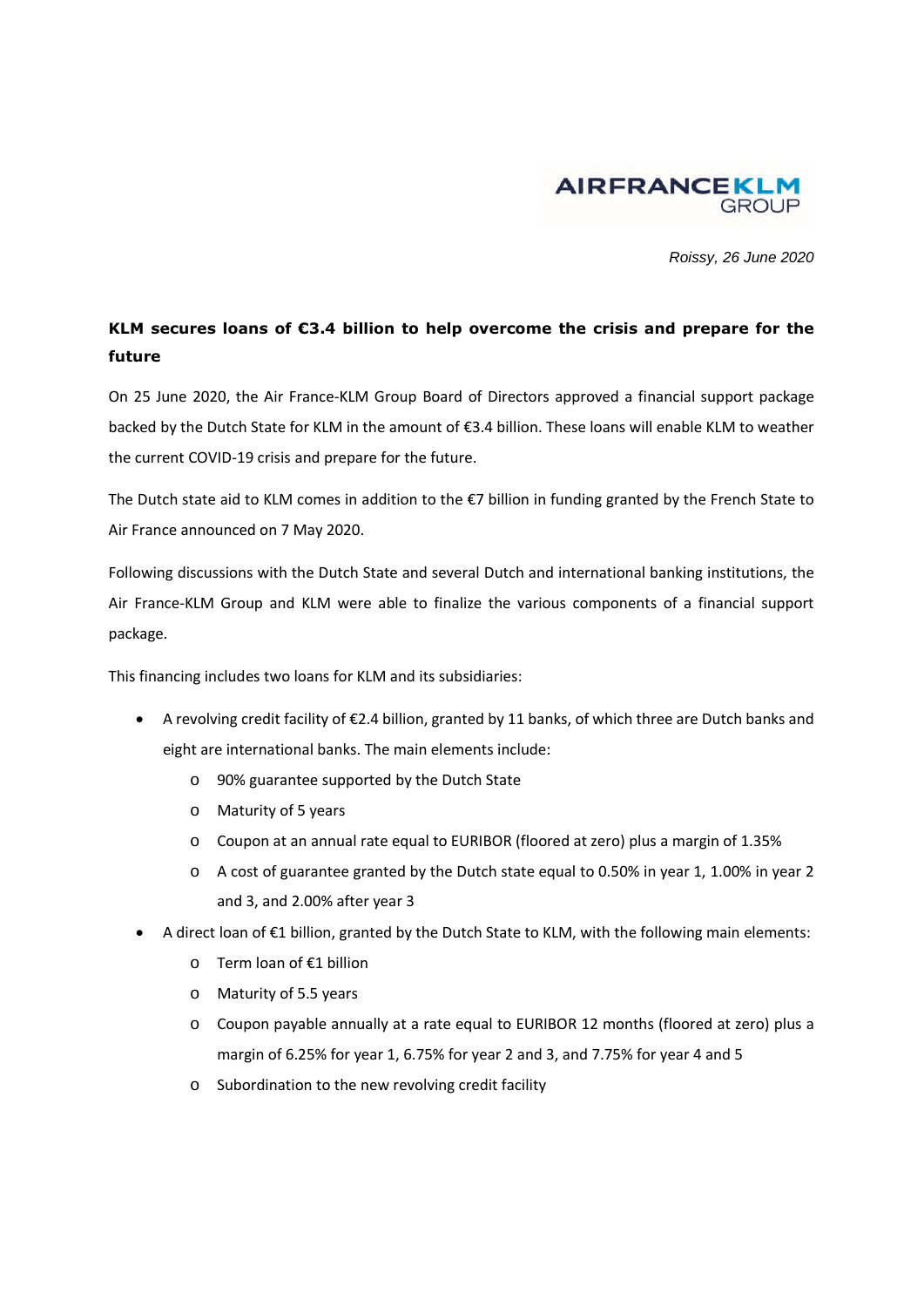Both the revolving credit facility and the direct loan will be drawn on a pro rata basis. Further drawings subsequent to the first drawing are subject to certain conditions being fulfilled by KLM. KLM's first drawing under the new revolving credit facility will be used to repay and terminate the existing revolving credit facility drawn on 19 March 2020 for an amount of €665 million.

Conditions associated with the direct state loan are linked to the airline becoming more sustainable as well as the restored performance and competitiveness of KLM, including a comprehensive restructuring plan and contributions made by employees.

KLM has undertaken to suspend dividend payments to its shareholders until these two loans have been repaid in full.

This state aid, which remains subject to approval by the European Commission and the Dutch Parliament, will provide KLM with the necessary means to meet its obligations and adapt in a sector that the global crisis will severely disrupt.

"On behalf of all the employees at the Air France-KLM Group, I would like to thank the Dutch State and the financial institutions for their support to KLM in this unprecedented crisis for the airline industry," said Benjamin Smith, CEO of the Air France-KLM Group. "KLM is a strategic asset for the Netherlands, and I'm pleased to have seen the country rally around this national champion during this very challenging period. I'm also proud to note that KLM plays a critical role in the Dutch economy, and we are willing to do what we can to assist in its recovery process. Thanks to the support of the Dutch and French states, I am certain that the Air France-KLM Group will emerge stronger than ever before following this crisis."

"Due to COVID-19, KLM is currently in an unprecedented crisis," said Pieter Elbers, CEO of KLM. "The financing package is necessary to secure the long and difficult road of recovery in the coming period. This is a very important step and I express my gratitude on behalf of all KLM colleagues to the Dutch state and the banks for their confidence in our organisation and our future. With the financing package, KLM can continue to fulfil its important social role in economic recovery and sustainability. In the coming period, we will be working on the restoration of the route network and, on the other hand, on the development of the restructuring plan and the far-reaching conditions that have been imposed on the package."